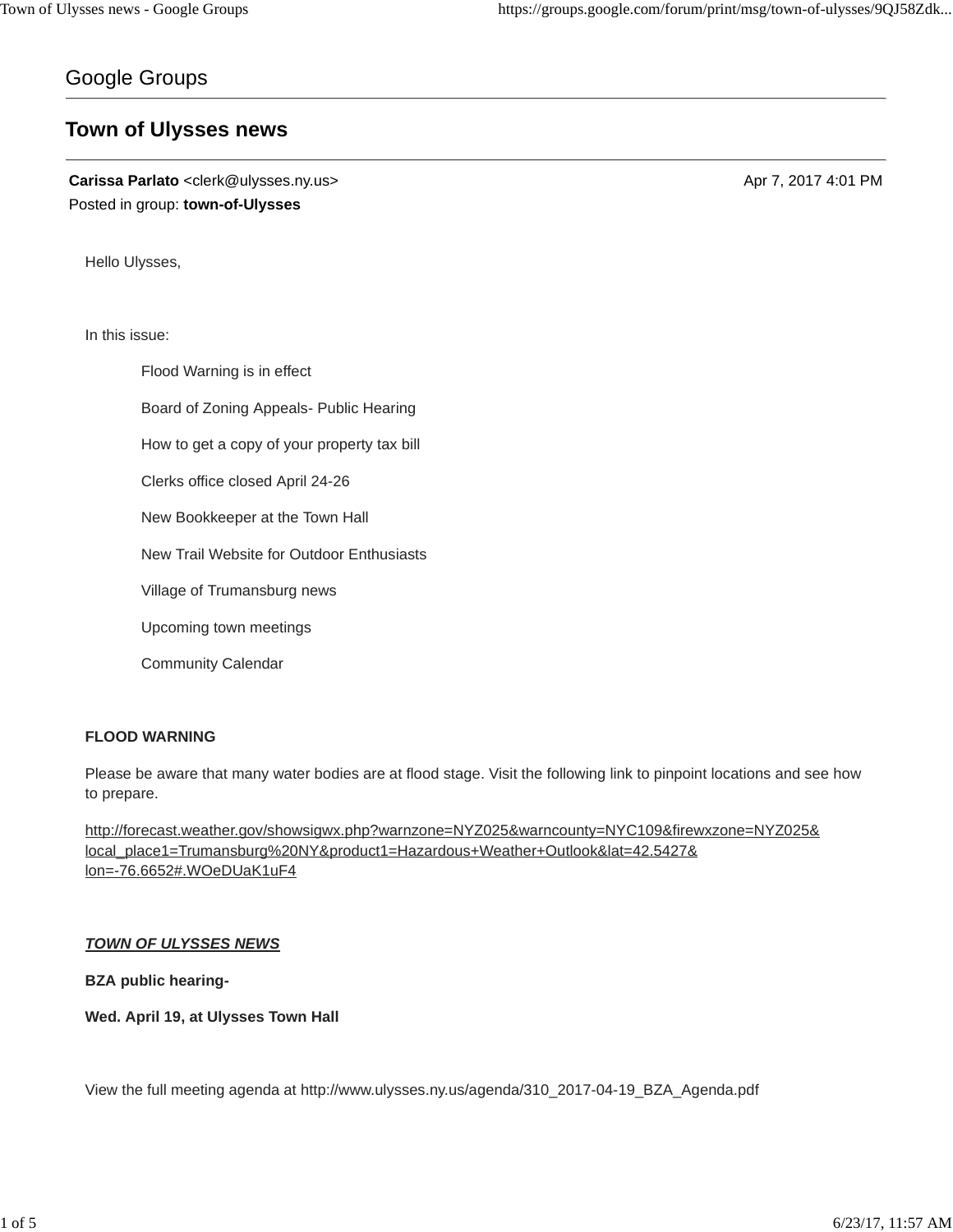The Town of Ulysses Board of Zoning Appeals will hold the following public hearings:

Appeal by David Blake and David Wren for area variances under Section 212-122.F.10 Standards for Signs of the Town of Ulysses Zoning Law. The prior hearing was canceled due to weather and the proposal has been modified. This is for the purpose of replacing the existing freestanding sign at the Halsey House bed and breakfast. The existing sign is 11.6 square feet, the proposed sign is 13.3 square feet, and the zoning allows for a maximum of nine (9) square feet. The sign will be in the same location and use the existing posts and lighting. The property is located at 2057 Trumansburg Rd, Town of Ulysses, Tax Parcel Number is 13.-4-2.3.

Appeal by Heather and William Hughes Jr. for area variances under Section 212-29G Lot Area and Yard Requirements for the A1-Agricultural District of the Town of Ulysses Zoning Law. This is for the purpose of constructing a 910 square foot addition on the east side of the existing residence. The addition will be in line with the front of the house, which is 30 +/- feet from the road right of way. A 60 +/- square foot porch will also be added and is five (5) feet closer to the road, or 25 +/- feet from the road right of way. In the A1-Agricultural District, 75 feet is the required setback. The property is located at 2346 Kraft Rd, Town of Ulysses, Tax Parcel Number is 19.-4-17.

The above applications are open to inspection at the Zoning Office, Town of Ulysses. Persons wishing to appear at such hearing may do so in person or by other representative. Communications in writing in relation thereto may be filed with the Zoning Office at Kiley@ulysses.ny.us or at the following address:

Town of Ulysses Zoning Office, 10 Elm St, Trumansburg, NY 14886

## **Copies of your tax bill**

If you are working on your income taxes, please note that you can print off copies of your tax bill here: http://www.ulysses.ny.us/departments/dept-clerk/clerk-tax/

## **Clerks office closed April 24-26**

The Clerk's Office loves to learn new things and stay up to date. The office will be closed Monday-Wednesday, April 24-26 to attend the NYS Town Clerks Conference.

## **Meet the new Bookkeeper**

Nina Thompson has joined the Town of Ulysses as the new bookkeeper--a pivotal position intersecting all departments. As a native to the region, Nina recently returned after 15 years in the Pacific Northwest. Her background is in non-profit and educational financial management. She reports that she is thrilled to join the town team and is looking forward to serving the local community. Outside of work Nina enjoys snow sports in the winter (you will not hear her complain about 2 feet of snow), water sports in the summer, knitting, reading, cooking and has been known to read cookbooks cover to cover.

We wish our former bookkeeper, Michelle Wright, good luck at her new endeavor, and thank her for all she has done for the town over the years.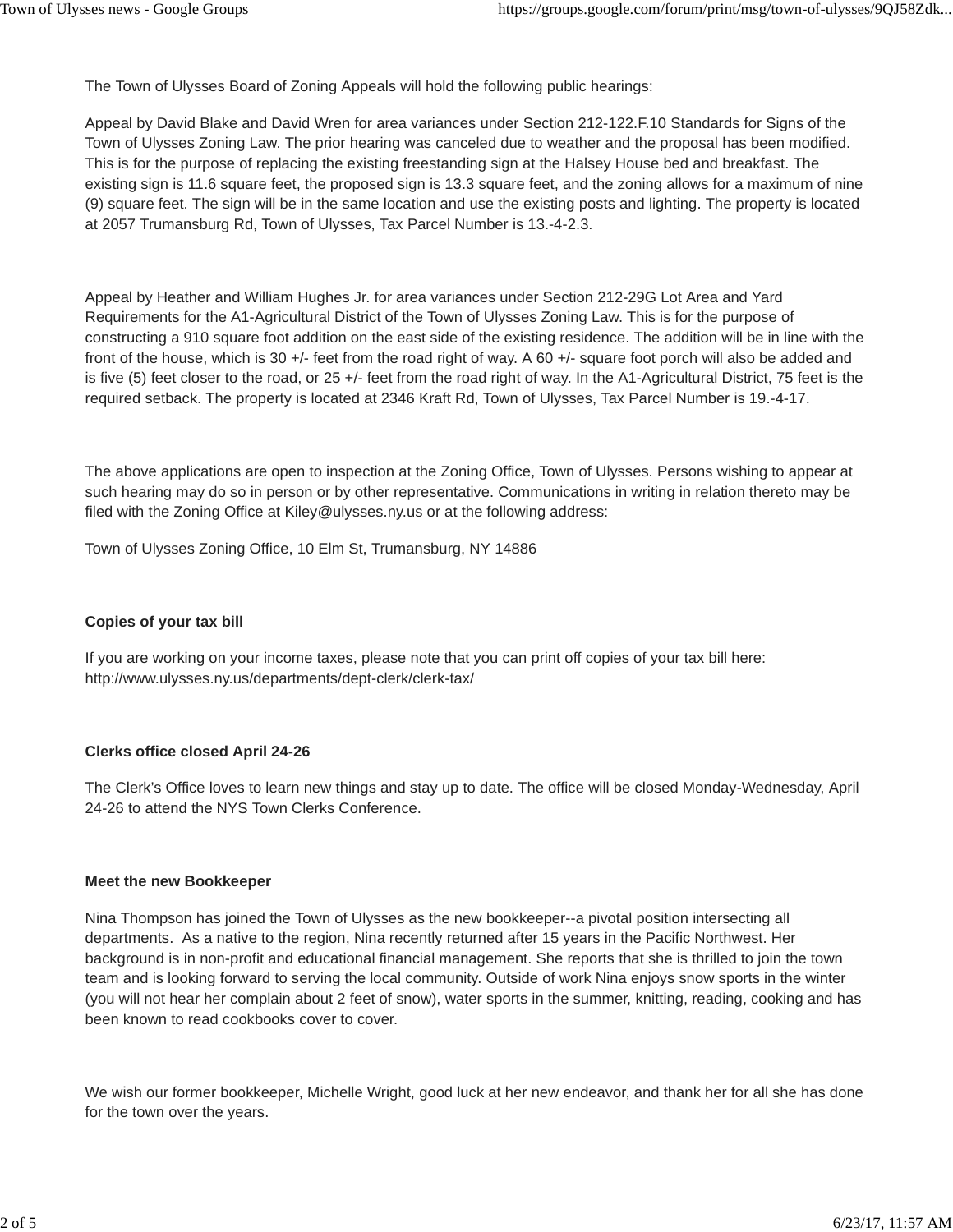## **New Trail Website for Outdoor Enthusiasts**

Outdoor enthusiasts have a new resource to find trails in Tompkins County for hiking, biking, skiing, or simply viewing the multitude of gorges and falls in the area. Through grant funding from the Tompkins County Tourism Program, the Town of Ulysses lead the project to build a new website, called *Out on the Trails* at IthacaTrails.org. People can search for trails based on criteria such as distance, difficulty, scenic views, dog walking, or picnicking. The map also provides directions to trailheads and information on parking.

The site has trail descriptions, photographs, and a user-friendly layout. Links to each partner organization's website provides more information on the organization and its park or trail. IthacaTrails.org is optimized and GPS enabled for use on a mobile device, such as a smartphone, as well as on computers and tablets for viewing on a larger screen.

Hikes are planned throughout the month of April by trail partners to celebrate the County's trails and the launch of the new website. Go to IthacaEvents.com for details on times and locations, including in Ulysses on Thursday, April 20, 9:00 a.m. Black Diamond Trail North .

IthacaTrails.org is a partnership of the Tompkins County Parks and Trails Network. Partner organizations include the Cornell Botanic Gardens, **Town of Ulysses**, Tompkins County Tourism Program, Tompkins County Department of Planning and Sustainability , Ithaca Tompkins County Convention and Visitors Bureau, the Finger Lakes Land Trust, NY State Parks, the NYS Department of Environmental Conservation, Ithaca College Natural Lands, Cornell Lab of Ornithology, City of Ithaca, Town of Ithaca, Town of Lansing, Town of Dryden, Town of Danby, the Nature Conservancy, and user groups, including Bike Walk Tompkins, the Cayuga Trails Club, and Finger Lakes Trails Conference.

# *VILLAGE OF TRUMANSBURG NEWS:*

## **Public Hearing on Tentative Budget for the Year 2017-2018**

The Trumansburg Village Board of Trustees has scheduled a public hearing on the Tentative Budget for the year 2017-2018 on April 10, 2017. Copies of the tentative budget will be available at the Village Clerk's Office between the hours of 8:00 am-12:30 pm and 1:00 pm-4:00 pm Monday through Thursday as well as 8:00 am – 1:00 pm on Fridays or on the Village's website at www.trumansburg-ny.gov.

The proposed salaries of the Village Officers to be paid from the General Fund are as follows: Mayor – \$10,000.00, Deputy Mayor — \$7,500.00, Trustees (3) at \$5,000.00 each.

## **Proposed Village Of Trumansburg Local Law 1-2017**

The Board of Trustees of the Village of will hold a public hearing at 56 East Main Street, Trumansburg, New York, on Monday, April 10, 2017 at 7:00 p.m., to hear all comments of interested persons related to a proposed local law 1-2017. The title of the proposed Local Law as follows: "A LOCAL LAW providing the flexibility and ability to override the tax levy limitations established by General Municipal Law §3-c."

The full text of this proposed local law is available via the link ABOVE and is also on file in the Office of the Clerk of the Village of Trumansburg, located at 56 East Main Street, Trumansburg, New York and is available for review by all members on the public, Monday through Thursday between the hours of 8:00 a.m. to 12:30 p.m., and 1:00 p.m. to 4:00 p.m and on Fridays between the hours of 8:00 a.m. and 1:00 pm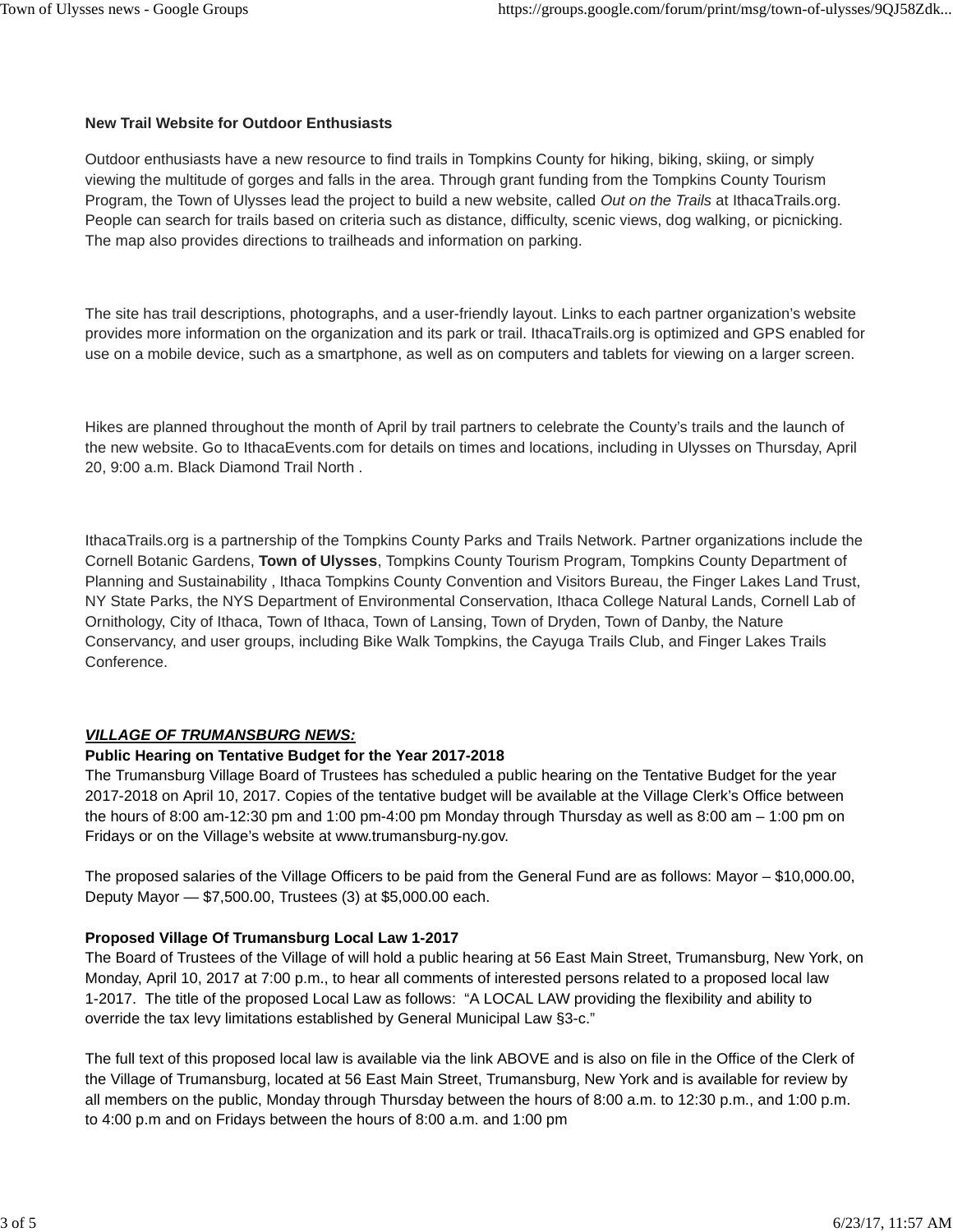## **Sign up for 2017 summer rec. Program**

Forms are now available for the 2017 Summer Rec. Program (Playschool, Swim bus, Sports etc) at http://trumansburg-ny.gov/wp-content/uploads/2017/03/Summer-Rec-registration-2017.pdf

## *TOMPKINS COUNTY NEWS:*

#### **Go Solar/Heatsmart**

HeatSmart is a program of the local nonprofit Solar Tompkins that works to help homeowners sort through their options for curbing their homes' energy usage through air sealing, insulation, and high-efficiency heat pumps.

Come to a public meeting and find out how to make your home more comfortable and lower your heating bills.

April 13th (Thurs) — Town of Ithaca

Town of Ithaca Hall, 215 N Tioga St, Ithaca, NY 14850

6:30-8:30pm

April 15th (Sat) — Ulysses

Ulysses Town Hall, 10 Elm St.

10am-12pm

Visit http://www.solartompkins.org/community-meetings.html to see the full meeting schedule, or contact Jonathan Comstock at jonathan@solartompkins.org, phone: 607-351-1752, for more information.

## **UPCOMING TOWN MEETINGS: (All are open to the public and meet at the Town Hall)**

Democracy depends on citizen involvement! Grab a friend and drop in to a meeting to see what's happening.

All town meetings are held at the town hall at 10 Elm St., Trumansburg, unless noted otherwise.

For agendas and other meeting information, click on the event on the calendar here: http://ulysses.ny.us/calendar /?category=Government

## **DON'T FORGET ABOUT OUR COMMUNITY CALENDAR!**

Check our community calendar at http://www.ulysses.ny.us/calendar/. You can also submit your own events.

-------------------------------------------------------------------------------------------------------------------------------

Forward this message to anyone else that you think would be interested. We'd love to connect with more residents. To send questions or comments, or be removed from this list, please e-mail clerk@ulysses.ny.us